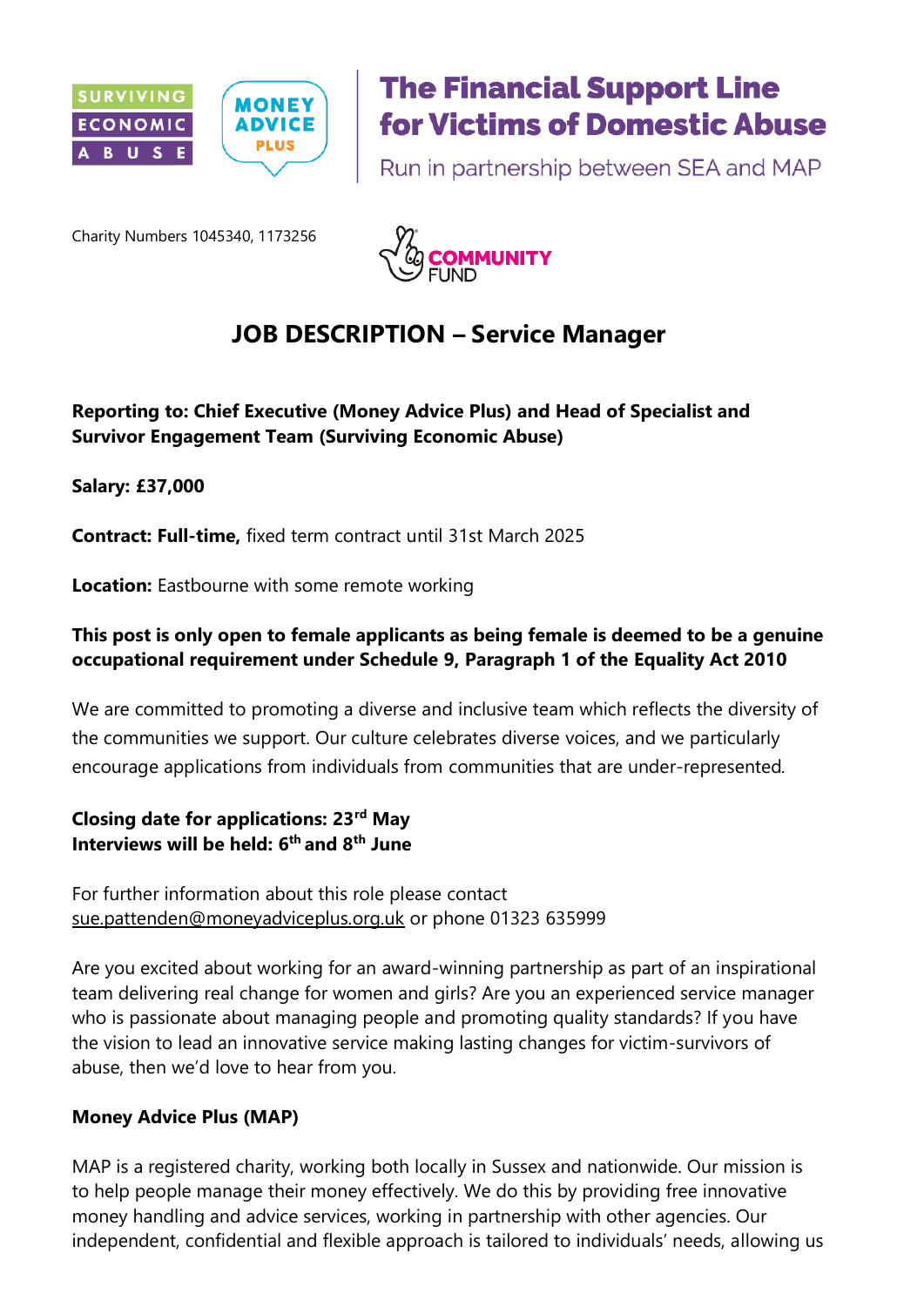to reach those who find it most difficult to access advice. Our vision is a community where people have the advice and support they need to manage their money effectively, helping them to maintain control of their lives, promoting greater peace of mind. MAP has been providing a specialist money advice service supporting victims-survivors of domestic abuse for over 10 years.

#### **Surviving Economic Abuse (SEA)**

SEA is the only UK charity dedicated to raising awareness of economic abuse and transforming responses to it. We work day in, day out to ensure women are supported not only to survive, but also to thrive. Our vision is a world in which all women and girls are economically equal and live their lives free of abuse and exploitation. Economic abuse is a form of coercive and controlling behaviour: 95% of women who experience domestic abuse will experience economic abuse. It limits their choices and ability to access safety. Founded in 2017, we are purposeful and agile in approach. We led the successful call to recognise and define economic abuse within the Domestic Abuse Act 2021.

We work to ensure women have access to and control over their own economic resources. We focus on: public understanding and behaviour change; professional response and system change; legal, regulatory and public policy change; and ensuring evidence, survivors and quality are at the heart of all our work and partnerships. Our work is led by victimsurvivors of economic abuse (Experts by Experience): their lived experience and knowledge shapes everything we do. We are always learning, and we share our expertise via a national working group and an international network of practitioners, researchers, and policymakers.

#### **An award-winning partnership**

SEA and MAP have been working in partnership since 2018, starting with the delivery of a ground-breaking initiative funded by the UK government's Tampon Tax Fund – the Domestic and Economic Abuse Project (DEAP) – to respond to the complex money and debt advice needs of victim-survivors of domestic abuse. SEA and MAP now run the Financial Support line and the Casework Service for victim-survivors of economic abuse and are delighted to receive funding from the National Lottery to support the growth and sustainability of the partnership. We are proud that the partnership is double awardwinning, receiving awards from the Institute of Money Advisors in 2019 and Third Sector awards in 2020.

#### **Financial Support Line and Casework Service for victim-survivors of domestic abuse**

New funding from the National Lottery Community Fund has provided the partnership an opportunity to appoint a Service Manager. This person will lead proactively on the development and delivery of the Financial Support Line (FSL) and Casework Service. The Financial Support Line provides one-off support and guidance to victims of domestic and economic abuse who are struggling financially. The FSL provides a safe space for the victimsurvivor to discuss their financial situation and allow them to prioritise issues and move forward with economic safety. The Casework Service offers in-depth, tailored money and debt advice and support and achieves significant financial gains for survivors of economic abuse,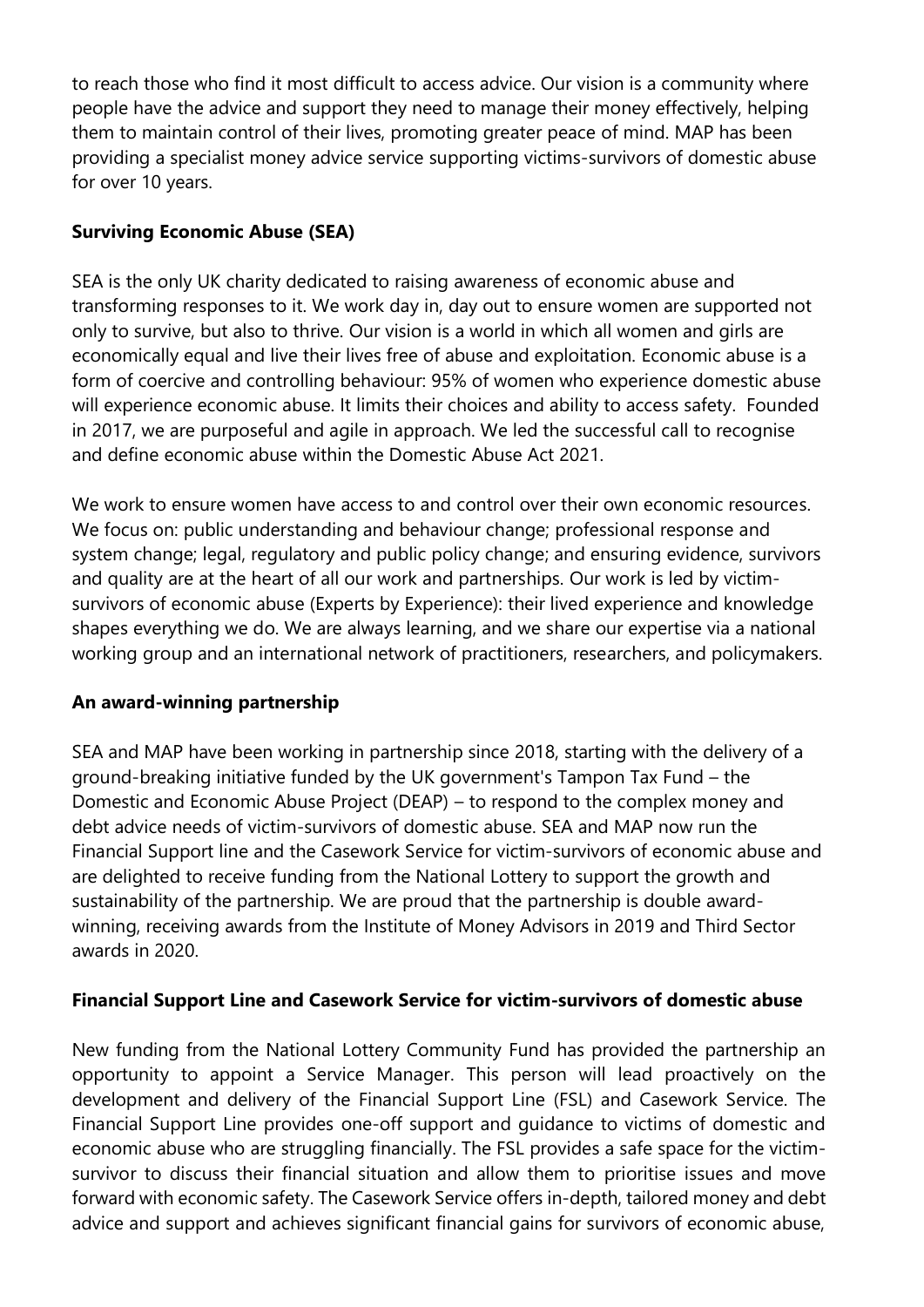in particular around coerced debt. This service has developed the pioneering Economic Abuse Evidence Form, with SEA and MAP working together to maintain relationships and engage new organisation (creditor and debt advice organisation) to become part of the pilot.

## **Service Manager Responsibilities**

#### **Leadership and Service Development**

- Be responsible for the delivery of the service including line management of a team of six (currently) including an Advice Supervisor, Money Advisers and Project Administrator working on the FSL and Casework Service for victim-survivors of domestic and economic abuse.
- Lead on strategic development of the service and the development of a service sustainability plan.
- Contribute to the strategy and implementation of the Economic Abuse Evidence Form and its' roll-out.
- Oversee the development and implementation of a trainee programme for new money advisers specialising in supporting victim-survivors of economic abuse.
- Support the development and implementation of new business including further funding applications for the service.
- Be an active member of the MAP management team and SEA Specialist and Survivor Engagement Team.

#### **Quality standards**

- Be responsible for maintaining high quality of Money and Debt advice standards, including process and procedures under the Advice Quality Standard and any future accreditation work.
- Be responsible for maintaining relevant principles, values and quality standards as a service primarily addressing domestic abuse perpetrated against women, including (but not limited to) the rebuilding of stability, resilience and autonomy of women. and ensuring women are believed and listen to with respect and sensitivity.

# **Equality and Partnerships**

- Oversee the development and implementation of an equality, diversity and inclusion plan for the service, including (for example) steps to improve access for service users who disabilities or translation needs.
- Contribute to an effective, impactful partnership between MAP and SEA, including the development and implementation of relevant partnership agreements.
- Manage and develop partnerships with organisations that refer into the service.
- Working closely with SEA's Project Manager, manage partnerships with services that are using the Economic Abuse Evidence Form (EAEF) and build relationships with services interested in joining the EAEF pilot.

# **Evaluation, Learning and Reporting**

- Work closely with SEA's Evaluation Specialist, ensure effective and reliable casework data collection and analysis for regular monitoring and evaluation.
- Provide timely report content and data to SEA's Project Manager in support of National Lottery grant outcomes and donor requirements.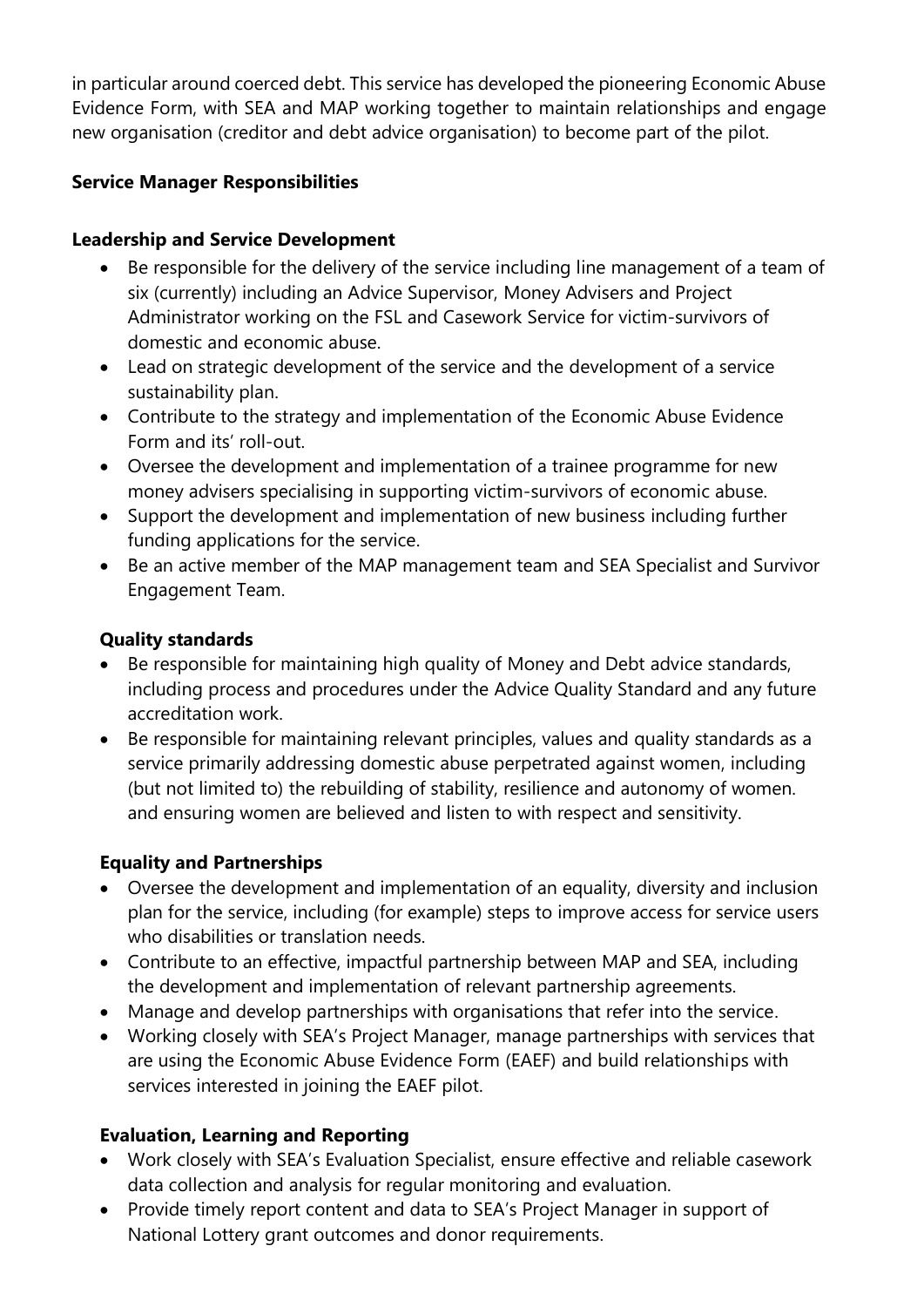• Support the use of evidence and learning from the service in communications and policy work seeking positive impacts for victim-survivors of economic abuse.

# **General**

- Be an active member of the MAP and SEA teams, contributing to the development and implementation of each organisations' 3-year strategy and values
- The post holder will be expected to undertake duties from the MAP Eastbourne office. One day per week of the role is home-based, additional hours could be worked remotely by negotiation.
- To comply with SEA and MAP's policies and procedures and legal requirements, such as provisions set out in the GDPR, Health and Safety at Work Act 1974 and Equality Act 2010.
- A laptop and telephone are provided, and travel expenses are covered. The team meets approximately once a quarter, virtually and in London/York
- To engage in learning and take responsibility for continuous personal development.

| <b>Experience</b>                                                                                                                                                                                      |                  |  |
|--------------------------------------------------------------------------------------------------------------------------------------------------------------------------------------------------------|------------------|--|
| Recent or ongoing experience of managing or supervising a high-<br>quality advice service meeting the needs of clients and funders.                                                                    | <b>Essential</b> |  |
| Demonstrable experience of leading, developing and managing<br>employees effectively, including addressing areas of poor<br>performance.                                                               | Essential        |  |
| Demonstrable experience of service and contract management,<br>including reporting and monitoring of targets.                                                                                          | Essential        |  |
| A minimum of one year experience of working with clients affected by <b>Essential</b><br>Domestic Abuse                                                                                                |                  |  |
| Demonstrable experience in implementing quality standards and<br>quality assurance processes                                                                                                           | <b>Desirable</b> |  |
| <b>Skills and Abilities</b>                                                                                                                                                                            |                  |  |
| Strong people management skills including the ability lead people<br>and teams through change, recruit, develop and motivate staff,<br>trainees and volunteers                                         | Essential        |  |
| Ability to monitor and maintain casework systems and procedures and Essential<br>monitor service delivery against agreed targets including analysing and<br>interpreting complex data and information. |                  |  |
| Ability to communicate effectively verbally, and present complex<br>information clearly in writing (including report writing) and through<br>presentations to different audiences                      | <b>Essential</b> |  |
| A good understanding of economic abuse and coerced debt                                                                                                                                                | Essential        |  |
| Numeracy skills equal with the requirements of the post                                                                                                                                                | Essential        |  |
| Proficient and confident in the use of IT to the level of this post<br>including competency in Microsoft Office and Microsoft Teams                                                                    | Essential        |  |